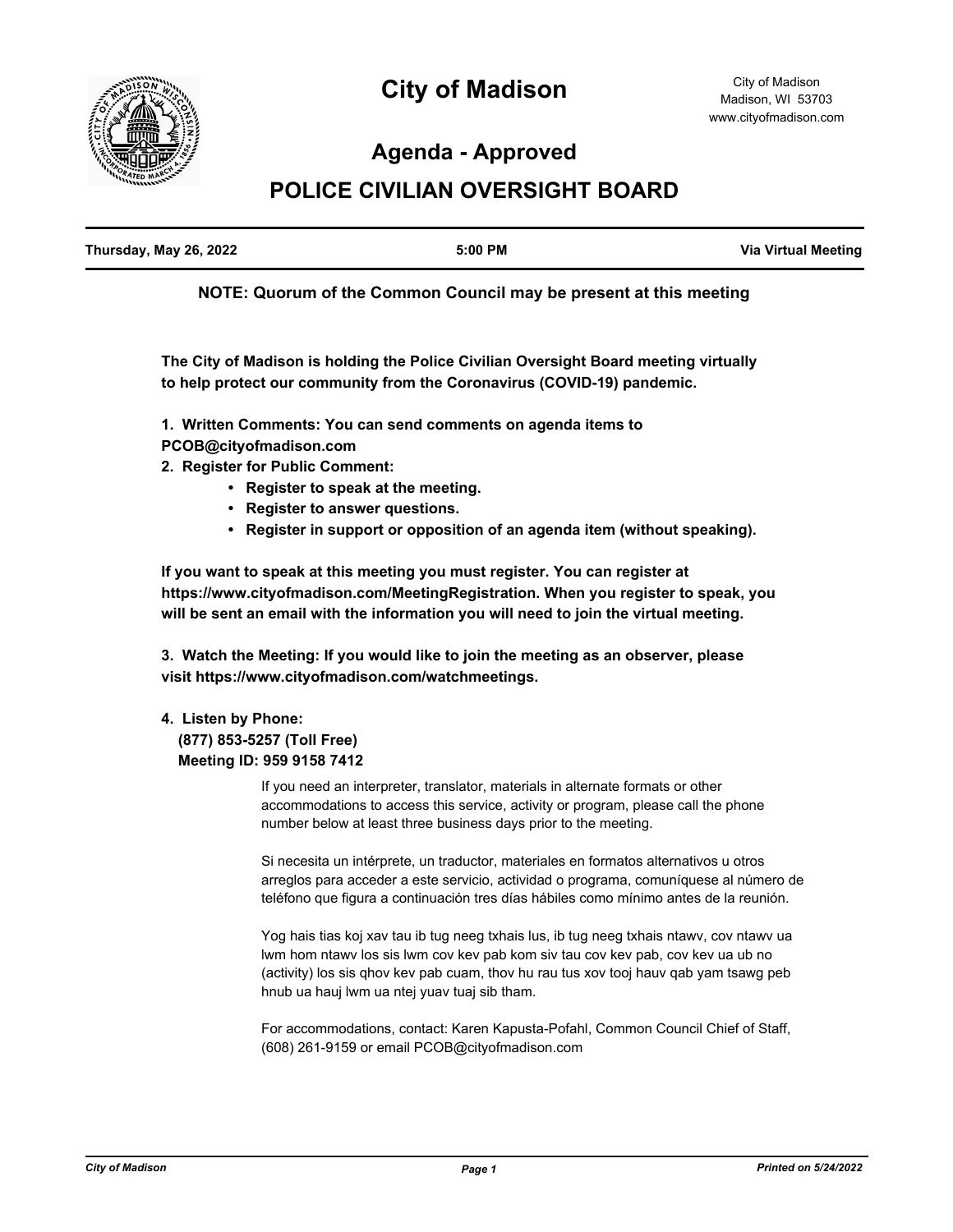#### **CALL TO ORDER / ROLL CALL**

#### **PUBLIC COMMENT**

**1. [71695](http://madison.legistar.com/gateway.aspx?m=l&id=/matter.aspx?key=83562)** Public Comment (5/26/22)

#### **APPROVAL OF MINUTES**

**[71723](http://madison.legistar.com/gateway.aspx?m=l&id=/matter.aspx?key=83585)** Draft Minutes (4/28/22)

*Attachments:* [Draft PCOB\\_22-04-28\\_Meeting\\_Minutes.pdf](http://madison.legistar.com/gateway.aspx?M=F&ID=c5c6d518-4a3c-4e79-b811-60da66bdb7f1.pdf)

### **DISCLOSURES AND RECUSALS**

Members of the body should make any required disclosures or recusals under the City's Ethics Code.

### **ITEMS FOR CONSIDERATION**

- **2. [71696](http://madison.legistar.com/gateway.aspx?m=l&id=/matter.aspx?key=83563)** Re-Establishing PCOB Priorities
- **3. [71697](http://madison.legistar.com/gateway.aspx?m=l&id=/matter.aspx?key=83564)** Update: May 19th Executive Subcommittee Meeting

[Approved5-19-22 SubcommitteeAgenda.pdf](http://madison.legistar.com/gateway.aspx?M=F&ID=6685640c-87e8-4ff0-94ca-50a3705f4ab1.pdf) [Draft Meeting Minutes\\_PCOB Executive Subcommitee.pdf](http://madison.legistar.com/gateway.aspx?M=F&ID=9cdabbbd-24be-4360-aaaf-a25ed92b34a9.pdf) *Attachments:*

**4. [71699](http://madison.legistar.com/gateway.aspx?m=l&id=/matter.aspx?key=83566)** Update: Taskforce to Review and Revise the IM Hiring Materials

[Taskforce IM Hiring Proposal.pdf](http://madison.legistar.com/gateway.aspx?M=F&ID=66bed629-4867-43cb-be71-41c2f1211662.pdf) [5-18-22 Hiring Taskforce Agenda Approved.pdf](http://madison.legistar.com/gateway.aspx?M=F&ID=8ba230d2-9c81-4a93-a30e-12eaa477925c.pdf) [5-18-22 Hiring Taskforce minutes draft.pdf](http://madison.legistar.com/gateway.aspx?M=F&ID=5bb8473c-c572-4484-a6f7-09f7038fca24.pdf) *Attachments:*

- **5. [71700](http://madison.legistar.com/gateway.aspx?m=l&id=/matter.aspx?key=83567)** Update: Community Conversations
- **6. [71702](http://madison.legistar.com/gateway.aspx?m=l&id=/matter.aspx?key=83569)** Requesting Additional Administrative Support from Common Council Office to Supplement Karen & Michaelyn's Work

*Attachments:* [Admin Support Proposal.pdf](http://madison.legistar.com/gateway.aspx?M=F&ID=e528c363-afb2-43e3-83c4-851f0d51635d.pdf)